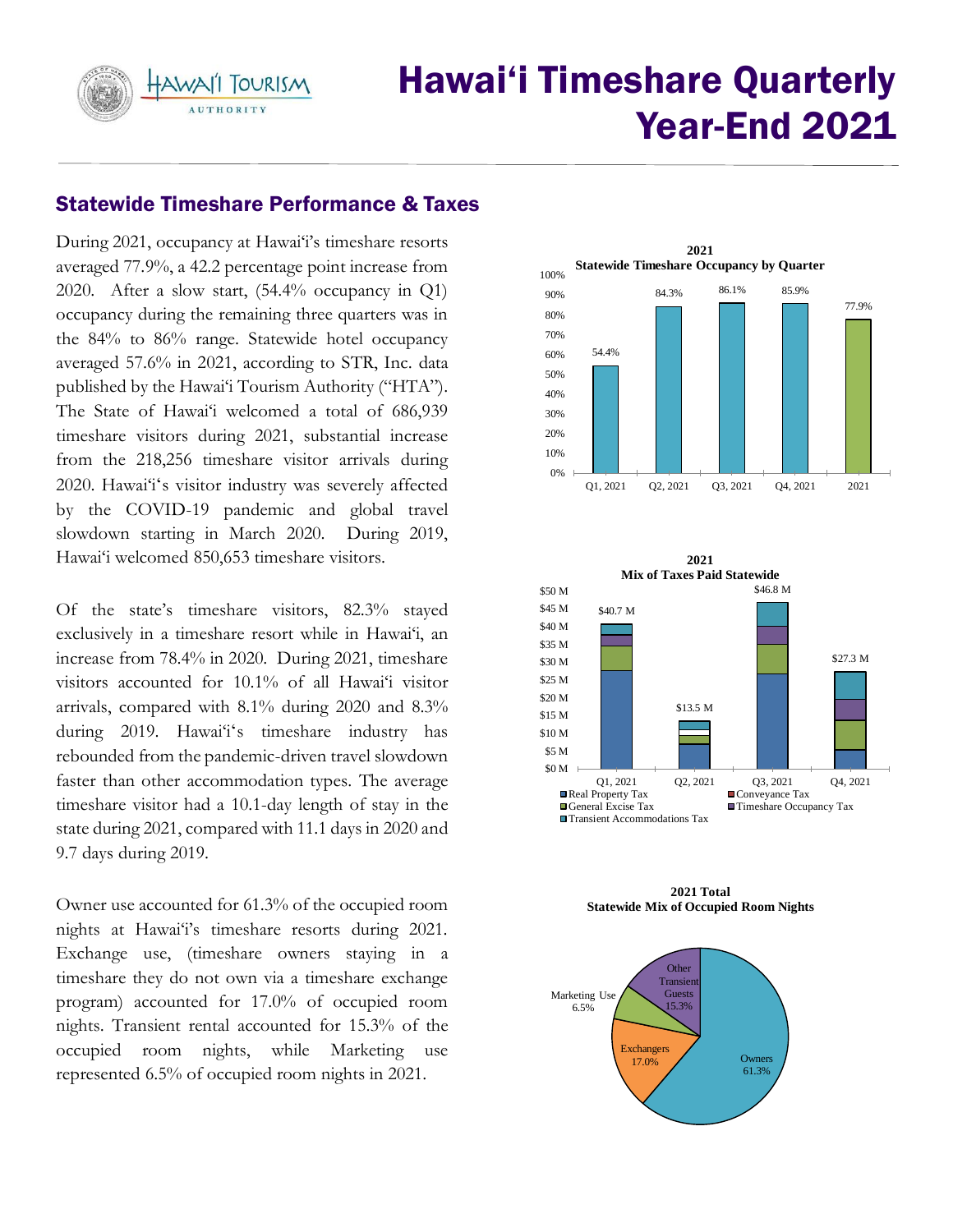For 2021, participating timeshare properties reported paying \$128.3 million in state and county taxes, with real property taxes accounting for 30.0% of the total.

 Participating timeshare properties reported a total of 3,306 resort operations employees as of December 31, 2021, an increase of 1,373 employees compared to the start of the year. Hawai'i's timeshare resorts added employees during the year as leisure travel to the state rebounded. At year-end there were 1,305 sales and marketing employees at Hawai'i's timeshare properties, an increase of 391 employees compared with the start of the year.

 For the year, survey respondents reported total payroll of \$195.4 million, comprised of \$119.4 million in resort operations payroll and \$76.0 million in sales and marketing payroll.







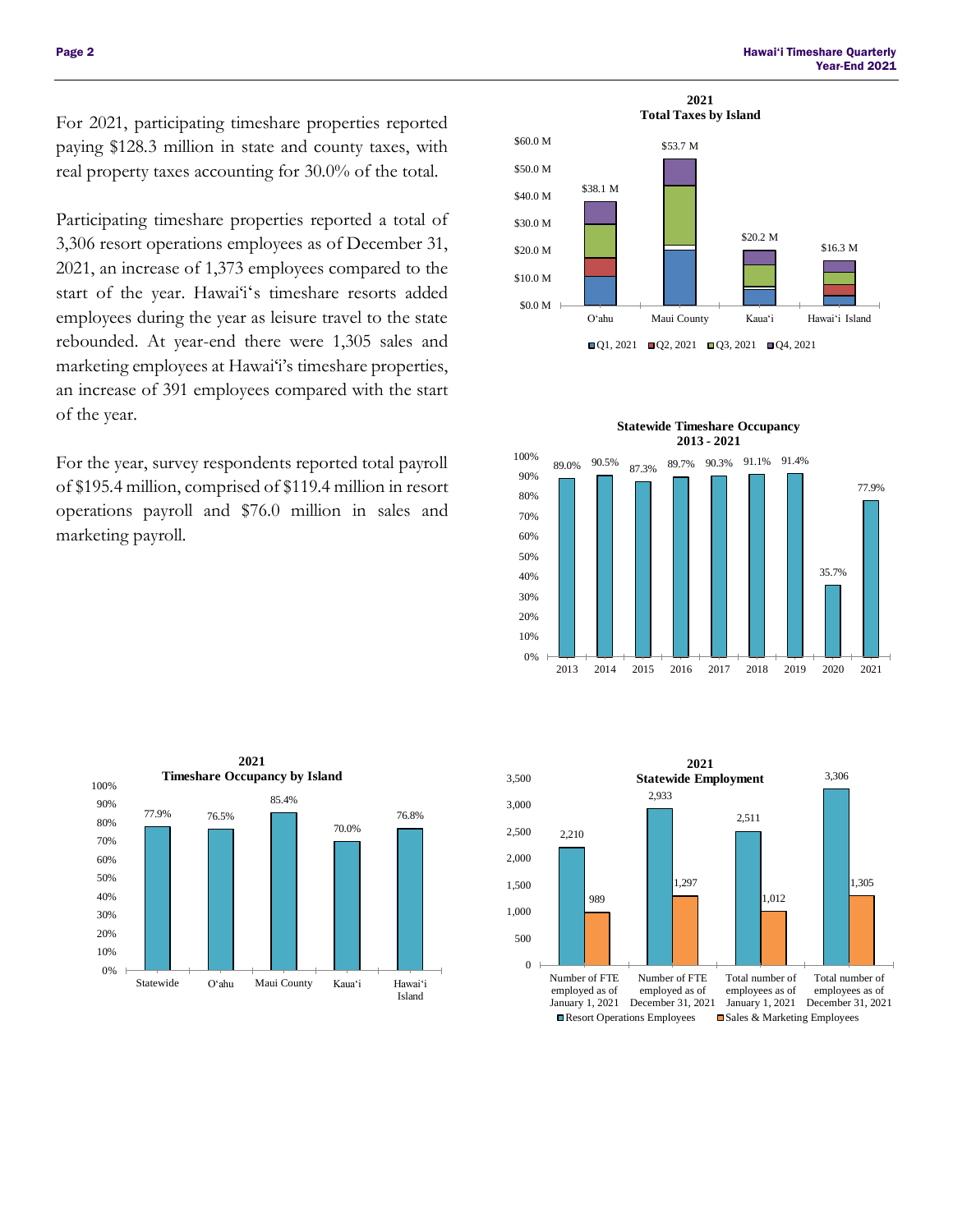during 2021, a substantial rebound from 2021ʻs 36.0% occupancy but well short of 2019ʻs 94.6% occupancy. For the year, hotel occupancy on the island averaged 55.6%. Owner use accounted for 57.9% of occupied room nights at O'ahu's timeshare properties during the year. Transient use contributed 19.4% of occupied room nights. Exchange use represented 16.8% of occupied room nights, while Marketing use generated 5.9% of room nights. Timeshare occupancy on O'ahu averaged 76.5%

 Participating O'ahu timeshare properties paid a total of \$38.1 million in state and county taxes in 2021, of which 52.2% were real property taxes.

 For the year, O'ahu welcomed 223,894 timeshare visitors, up from 77,298 timeshare visitor arrivals during 2020 but short of the 323,424 reported for 2019. Timeshare visitors represented 6.7% of all O'ahu visitors during the year, the lowest share among the 5.2% of O'ahuʻs visitor arrivals. O'ahu timeshare visitors had a 7.6-day average length of stay in 2021, the shortest timeshare visitor length of stay in the state. During 2019, the average O'ahu timeshare visitor spent 6.7 days on the island. islands. During 2019, timeshare visitors represented

 payroll totaling \$55.5 million in 2021, including \$27.3 million in resort operations payroll and \$28.3 million in Participating timeshare properties on O'ahu reported sales and marketing payroll.













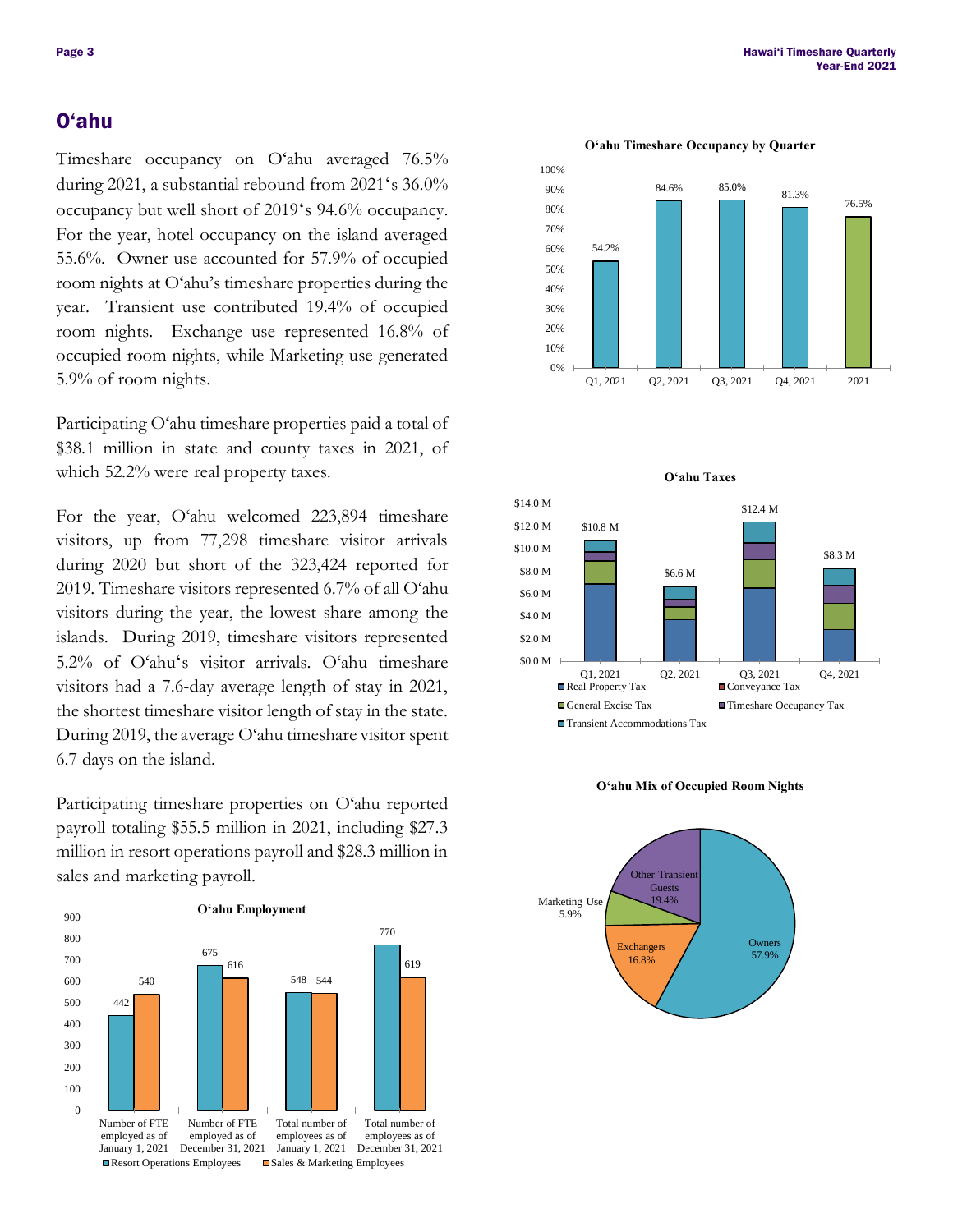## Maui County

 Maui County's timeshare occupancy on averaged 85.4% during 2021, compared with 38.3% during 2020 and 94.0% in 2019. Hotel occupancy in Maui County averaged 60.2% for the year. Owner use accounted for 67.1% of occupied room nights at Maui's timeshare properties during the year. Transient use contributed use at 12.6% of occupied room nights. Maui County timeshare resorts reported the greatest share of marketing use during the year, 7.4%. 12.9% of occupied room nights, followed by Exchange

 Timeshare properties providing data paid a total of \$16.3 million in state and county taxes in 2021, of which 34.3% were real property taxes.

 During 2021, Maui County led the state in timeshare visitor arrivals with 278,057. While this represented a substantial increase from the 85,838 timeshare arrivals reported for 2020, it trailed the 309,366 reported for 2019. Timeshare visitors represented 11.9% of all Maui County visitors during the year, considerably higher than the 2019 timeshare market share of 9.9%. Maui County timeshare visitors had a 9.4-day average length of stay in 2021, compared with a 10.4-day average in 2020 and a 9.0-day average during 2019.

 Timeshare properties in Maui County that provided data reported total payroll of \$56.3 million in 2021, of which \$37.1 million was resort operations payroll and \$19.2 million was sales and marketing payroll.



 Page 4 Hawai'i Timeshare Quarterly Year-End 2021



#### **County of Maui Timeshare Occupancy by Quarter**



#### **County of Maui Mix of Occupied Room Nights**

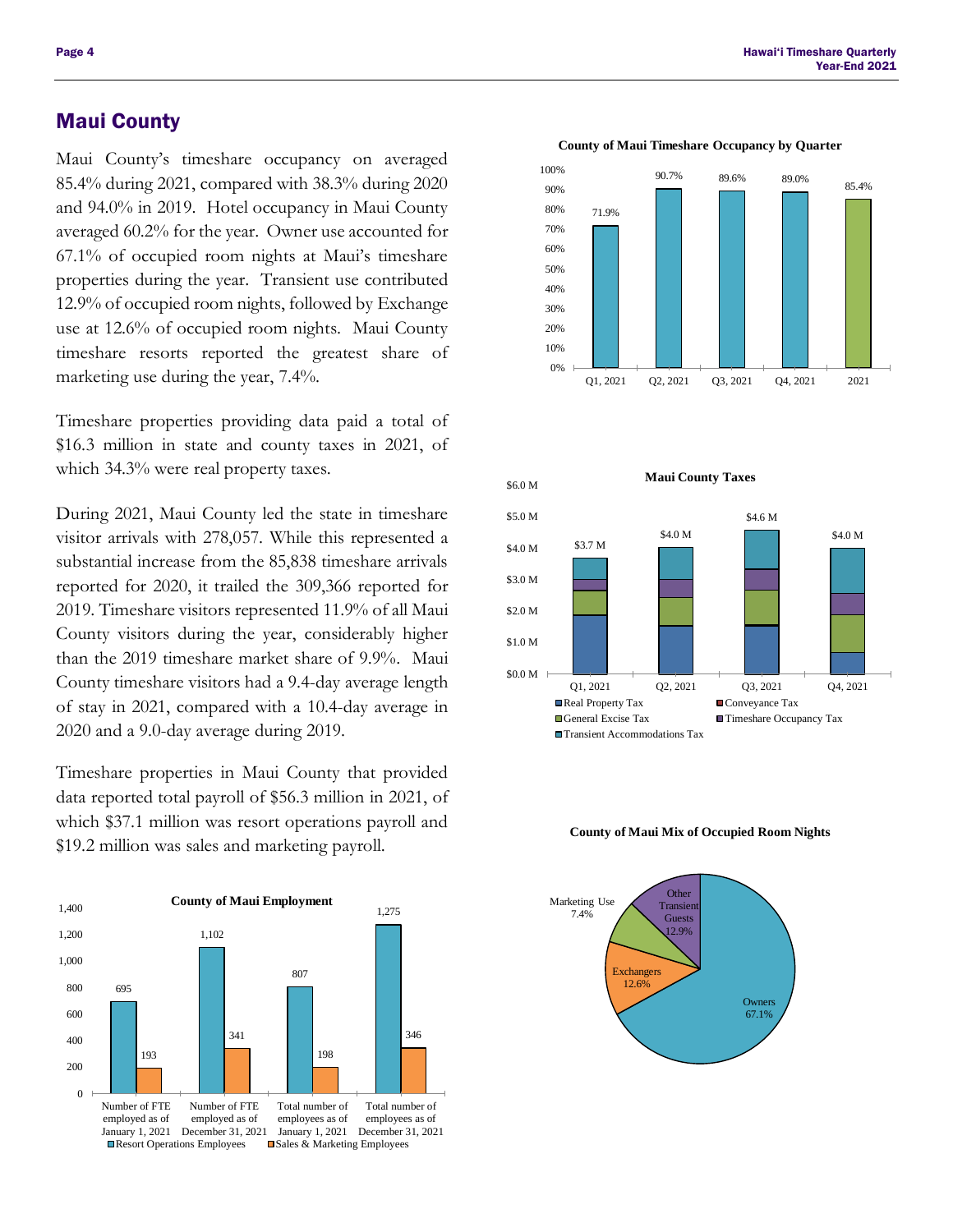## Kaua'i

 Timeshare occupancy on Kaua'i averaged 70.0% during 2021, compared with 38.1% in 2020 and 85.9% in 2019. During 2021, hotel occupancy on the island averaged 58.5%. Owner use accounted for 54.3% of occupied room nights at Kaua'i's timeshare properties during the year. Exchange use accounted for 23.3% of occupied room nights. 16.4% of occupied room nights, while Marketing use Transient use represented added 5.8% of occupied room nights.

 Participating Kaua'i timeshare properties paid a total of \$16.3 million in state and county taxes in 2021, of which 50.8% were real property taxes.

 For the year, Kaua'i welcomed 137,529 timeshare visitors, a sizeable increase from the 49,957 timeshare arrivals in 2020 but well below 2019ʻs 209,883 arrivals.

 Timeshare visitors represented 18.6% of all Kaua'i visitors during the year, by far the highest share among the counties and higher than the 15.1% and 15.3% shares reported for 2020 and 2019, respectively. In 2021, Kaua'i timeshare visitors had a 9.4-day average length of stay in 2021, down from the 2020 length of stay of 10.1 days but longer than the 2019 average stay of 9.0 days.

 Timeshare properties on Kaua'i reporting data had payrolls totaling \$37.8 million in 2021, \$27.1 million for resort operations and \$10.7 million for sales and marketing.



![](_page_4_Figure_9.jpeg)

![](_page_4_Figure_10.jpeg)

![](_page_4_Figure_11.jpeg)

## **Kaua'i Mix of Occupied Room Nights**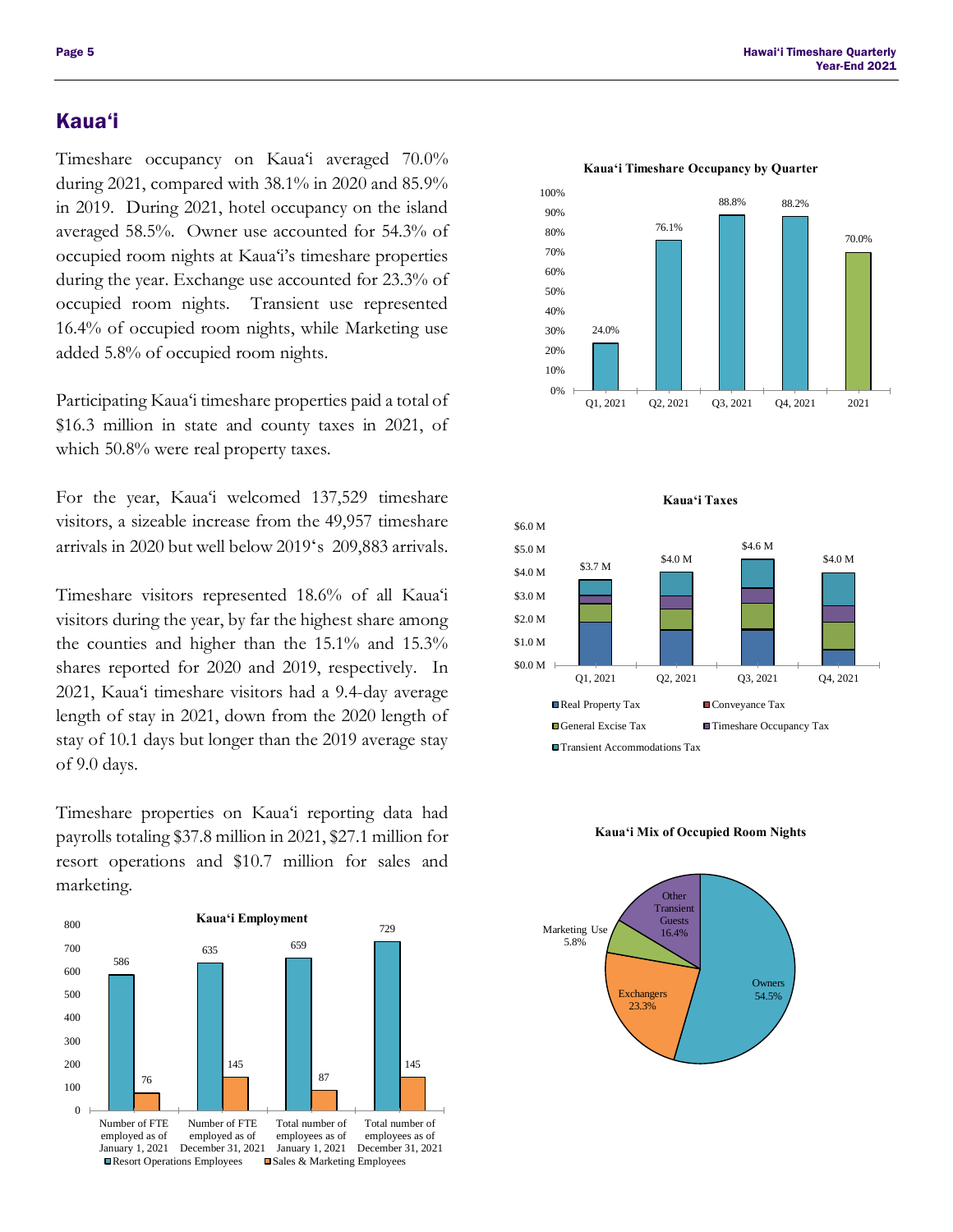## Hawai'i Island

 Hawai'i Island timeshare resorts achieved annual occupancy of 76.8% during 2021, compared with 2019. During 2021, hotel occupancy on Hawai'i Island 28.0% occupancy in 2020 and 88.6% occupancy in averaged 61.1%.

 At Hawai'i Island timeshare properties in 2021, owner use accounted for 63.0% of occupied room nights. nights. Transient use represented 12.1% of occupied room nights at Hawai'i Island timeshare resorts, while nights. nights.<br>A total of 137,529 timeshare visitors arrived on Hawaiʻi Exchange use accounted for 18.7% of occupied room Marketing use contributed 6.1% of occupied room

 Island during 2021, compared with 43,685 arrivals in 2020 and 172,345 arrivals during 2019. Timeshare visitors represented 11.6% of the island's visitor market during the year, compared with 8.9% and 9.7% during 2020 and 2019, respectively. The average timeshare visitor to Hawai'i Island stayed on the island for 9.0 days, down from the 9.6-day average during 2020 but longer than the 2019 average stay of 8.1 days.

 data to the survey report a total of \$16.3 million in state and county taxes during the year. Real property taxes totaled \$5.6 million during 2021 or 34.3% of the total. The Hawai'i Island timeshare properties reporting tax

 Timeshare properties on the island providing survey data reported total resort operations payroll expense of \$28.0 million and another \$17.8 million in sales and marketing payroll expense during 2021, or a grand total of \$45.8 million in payroll expense for the year.

![](_page_5_Figure_7.jpeg)

![](_page_5_Figure_8.jpeg)

![](_page_5_Figure_9.jpeg)

![](_page_5_Figure_10.jpeg)

![](_page_5_Figure_11.jpeg)

![](_page_5_Figure_12.jpeg)

### **Hawai'i Island Timeshare Occupancy by Quarter**